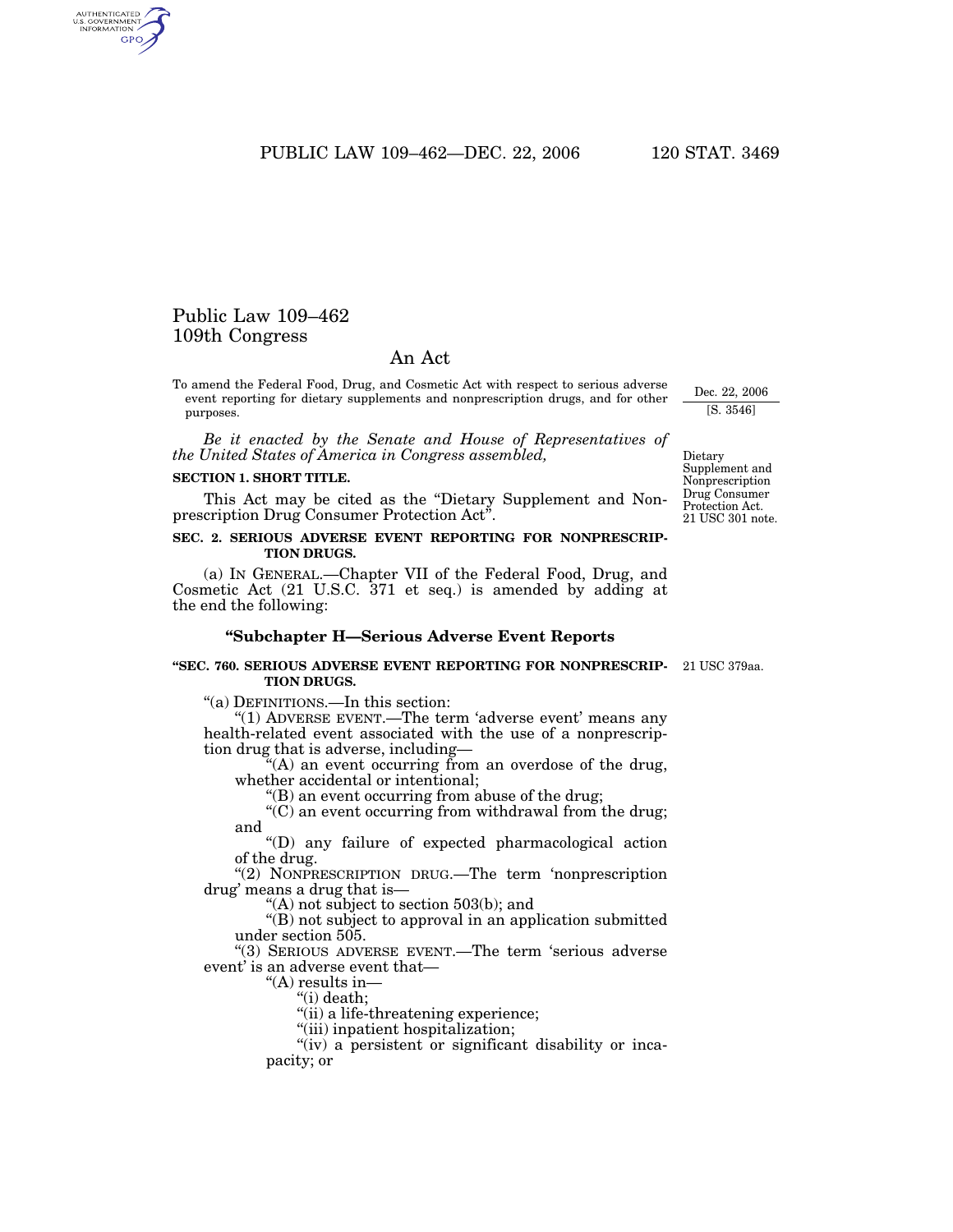$(v)$  a congenital anomaly or birth defect; or

''(B) requires, based on reasonable medical judgment, a medical or surgical intervention to prevent an outcome described under subparagraph (A).

"(4) SERIOUS ADVERSE EVENT REPORT.—The term 'serious adverse event report' means a report that is required to be submitted to the Secretary under subsection (b).

''(b) REPORTING REQUIREMENT.—

''(1) IN GENERAL.—The manufacturer, packer, or distributor whose name (pursuant to section  $502(b)(1)$ ) appears on the label of a nonprescription drug marketed in the United States (referred to in this section as the 'responsible person') shall submit to the Secretary any report received of a serious adverse event associated with such drug when used in the United States, accompanied by a copy of the label on or within the retail package of such drug.

" $(2)$  RETAILER.—A retailer whose name appears on the label described in paragraph (1) as a distributor may, by agreement, authorize the manufacturer or packer of the nonprescription drug to submit the required reports for such drugs to the Secretary so long as the retailer directs to the manufacturer or packer all adverse events associated with such drug that are reported to the retailer through the address or telephone number described in section  $502(x)$ .

''(c) SUBMISSION OF REPORTS.—

"(1) TIMING OF REPORTS.—The responsible person shall submit to the Secretary a serious adverse event report no later than 15 business days after the report is received through the address or phone number described in section  $502(x)$ .

"(2) NEW MEDICAL INFORMATION.—The responsible person shall submit to the Secretary any new medical information, related to a submitted serious adverse event report that is received by the responsible person within 1 year of the initial report, no later than 15 business days after the new information is received by the responsible person.

"(3) CONSOLIDATION OF REPORTS.—The Secretary shall develop systems to ensure that duplicate reports of, and new medical information related to, a serious adverse event shall be consolidated into a single report.

''(4) EXEMPTION.—The Secretary, after providing notice and an opportunity for comment from interested parties, may establish an exemption to the requirements under paragraphs (1) and (2) if the Secretary determines that such exemption would have no adverse effect on public health.

''(d) CONTENTS OF REPORTS.—Each serious adverse event report under this section shall be submitted to the Secretary using the MedWatch form, which may be modified by the Secretary for nonprescription drugs, and may be accompanied by additional information.

''(e) MAINTENANCE AND INSPECTION OF RECORDS.—

"(1) MAINTENANCE.—The responsible person shall maintain records related to each report of an adverse event received by the responsible person for a period of 6 years.

''(2) RECORDS INSPECTION.—

''(A) IN GENERAL.—The responsible person shall permit an authorized person to have access to records required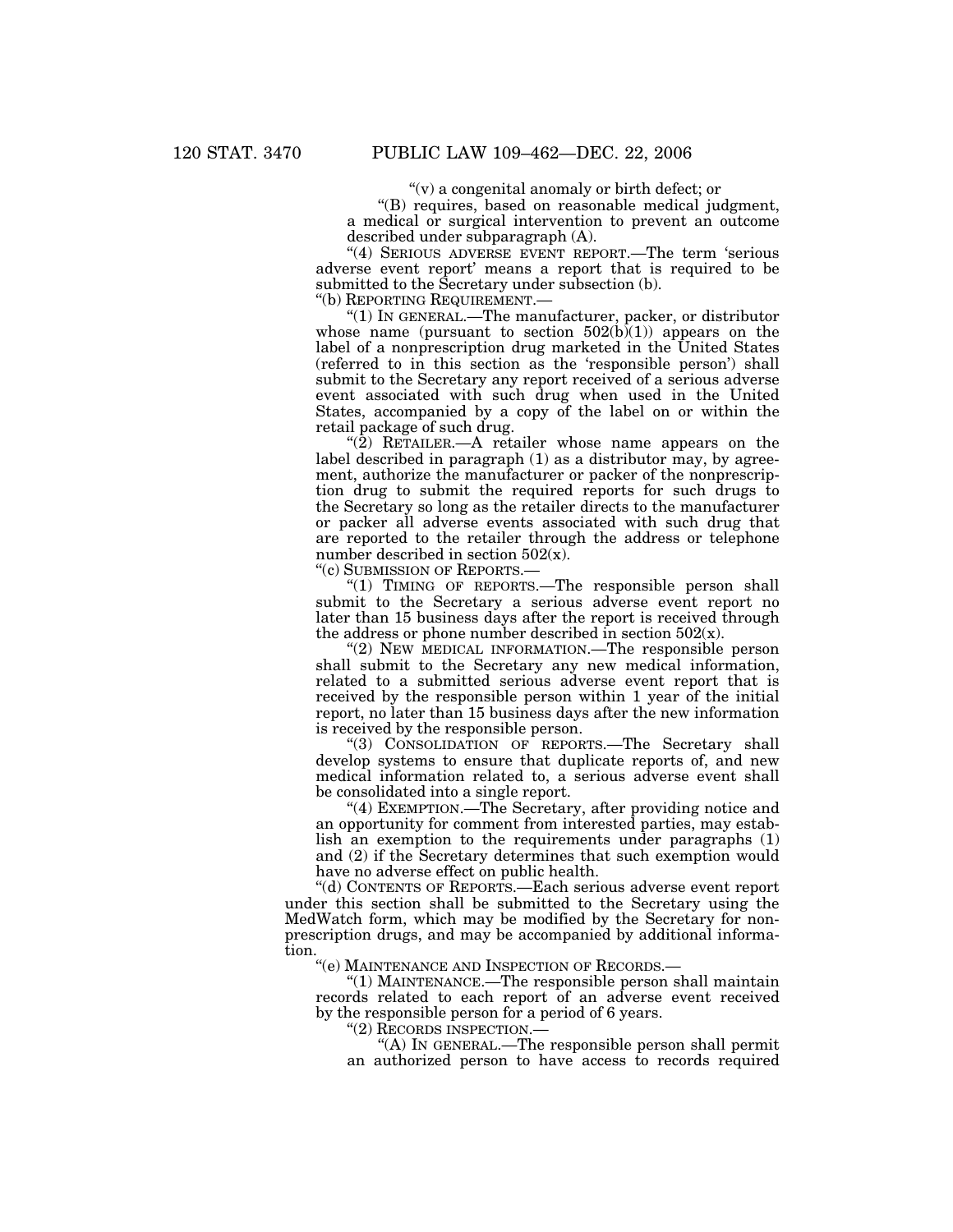to be maintained under this section, during an inspection pursuant to section 704.

''(B) AUTHORIZED PERSON.—For purposes of this paragraph, the term 'authorized person' means an officer or employee of the Department of Health and Human Services who has—

''(i) appropriate credentials, as determined by the Secretary; and

''(ii) been duly designated by the Secretary to have access to the records required under this section.

''(f) PROTECTED INFORMATION.—A serious adverse event report submitted to the Secretary under this section, including any new medical information submitted under subsection  $(c)(2)$ , or an adverse event report voluntarily submitted to the Secretary shall be considered to be—

" $(1)$  a safety report under section 756 and may be accompanied by a statement, which shall be a part of any report that is released for public disclosure, that denies that the report or the records constitute an admission that the product involved caused or contributed to the adverse event; and

"(2) a record about an individual under section 552a of title 5, United States Code (commonly referred to as the 'Privacy Act of 1974') and a medical or similar file the disclosure of which would constitute a violation of section 552 of such title 5 (commonly referred to as the 'Freedom of Information Act'), and shall not be publicly disclosed unless all personally identifiable information is redacted.

"(g) RULE OF CONSTRUCTION.—The submission of any adverse event report in compliance with this section shall not be construed as an admission that the nonprescription drug involved caused or contributed to the adverse event.

''(h) PREEMPTION.—

 $f(1)$  In GENERAL.—No State or local government shall establish or continue in effect any law, regulation, order, or other requirement, related to a mandatory system for adverse event reports for nonprescription drugs, that is different from, in addition to, or otherwise not identical to, this section.

''(2) EFFECT OF SECTION.—

''(A) IN GENERAL.—Nothing in this section shall affect the authority of the Secretary to provide adverse event reports and information to any health, food, or drug officer or employee of any State, territory, or political subdivision of a State or territory, under a memorandum of understanding between the Secretary and such State, territory, or political subdivision.

''(B) PERSONALLY-IDENTIFIABLE INFORMATION.—Notwithstanding any other provision of law, personally-identifiable information in adverse event reports provided by the Secretary to any health, food, or drug officer or employee of any State, territory, or political subdivision of a State or territory, shall not—

''(i) be made publicly available pursuant to any State or other law requiring disclosure of information or records; or

"(ii) otherwise be disclosed or distributed to any party without the written consent of the Secretary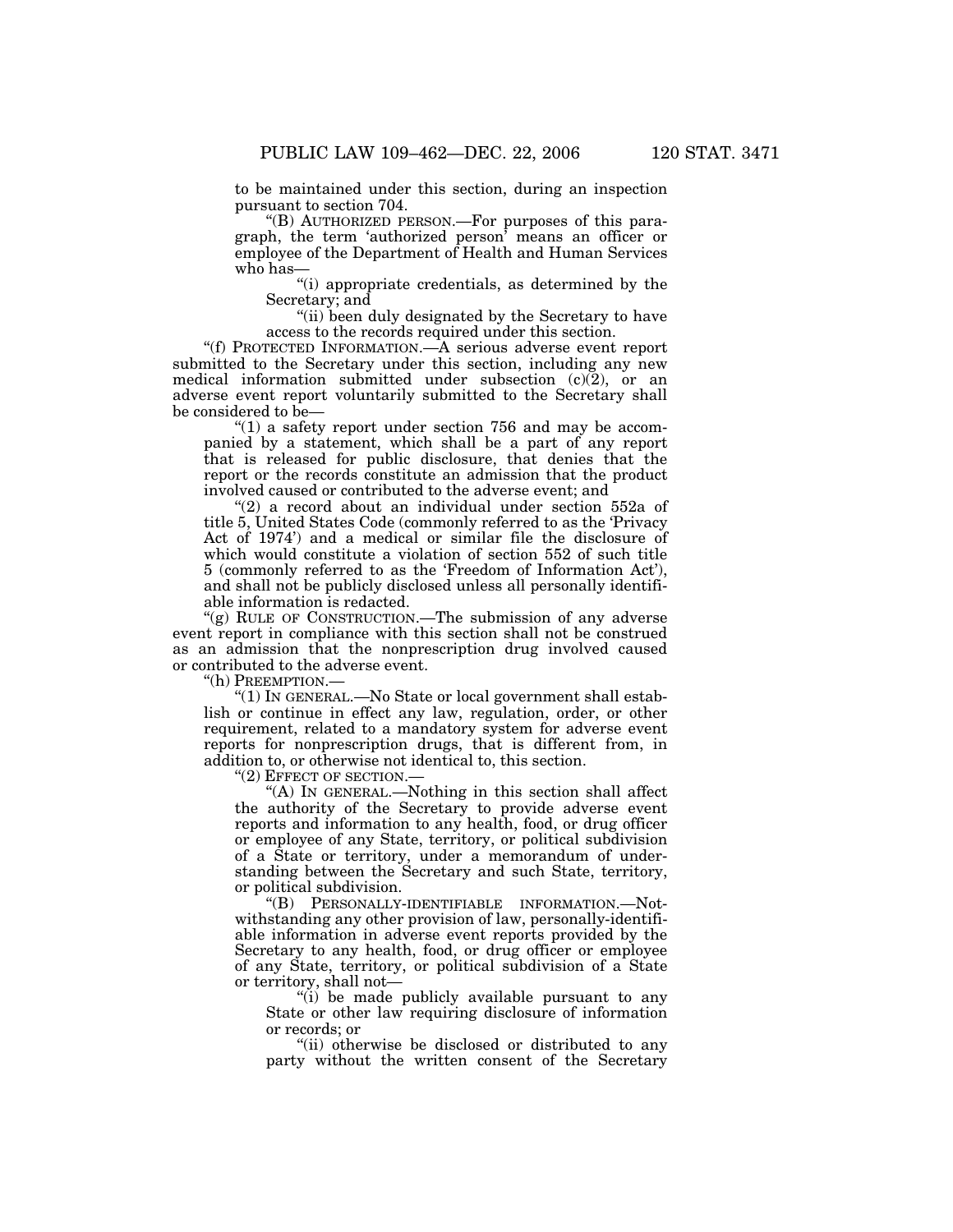and the person submitting such information to the Secretary.

''(C) USE OF SAFETY REPORTS.—Nothing in this section shall permit a State, territory, or political subdivision of a State or territory, to use any safety report received from the Secretary in a manner inconsistent with subsection (g) or section 756.

''(i) AUTHORIZATION OF APPROPRIATIONS.—There are authorized to be appropriated to carry out this section such sums as may be necessary.''.

21 USC 379aa note.

(b) MODIFICATIONS.—The Secretary of Health and Human Services may modify requirements under the amendments made by this section in accordance with section 553 of title 5, United States Code, to maintain consistency with international harmonization efforts over time.

(c) PROHIBITED ACT.—Section 301(e) of the Federal Food, Drug, and Cosmetic Act (21 U.S.C. 331(e)) is amended by—

(1) striking ", or  $704(a)$ ;" and inserting ",  $704(a)$ , or  $760$ ;"; and

(2) striking '', or 564'' and inserting '', 564, or 760''.

(d) MISBRANDING.—Section 502 of the Federal Food, Drug, and Cosmetic Act (21 U.S.C. 352) is amended by adding at the end the following:

"(x) If it is a nonprescription drug (as defined in section 760) that is marketed in the United States, unless the label of such drug includes a domestic address or domestic phone number through which the responsible person (as described in section 760) may receive a report of a serious adverse event (as defined in section 760) with such drug.''.

(1) IN GENERAL.—Except as provided in paragraph  $(2)$ , the amendments made by this section shall take effect 1 year after the date of enactment of this Act.

(2) MISBRANDING.—Section  $502(x)$  of the Federal Food, Drug, and Cosmetic Act (as added by this section) shall apply to any nonprescription drug (as defined in such section  $50\overline{2}(x)$ ) labeled on or after the date that is 1 year after the date of enactment of this Act.

(3) GUIDANCE.—Not later than 270 days after the date of enactment of this Act, the Secretary of Health and Human Services shall issue guidance on the minimum data elements that should be included in a serious adverse event report described under the amendments made by this Act.

## **SEC. 3. SERIOUS ADVERSE EVENT REPORTING FOR DIETARY SUPPLE-MENTS.**

(a) IN GENERAL.—Chapter VII of the Federal Food, Drug, and Cosmetic Act (21 U.S.C. 371 et seq.) is amended by adding at the end the following:

21 USC 379aa–1.

### **''SEC. 761. SERIOUS ADVERSE EVENT REPORTING FOR DIETARY SUPPLEMENTS.**

''(a) DEFINITIONS.—In this section:

"(1) ADVERSE EVENT.—The term 'adverse event' means any health-related event associated with the use of a dietary supplement that is adverse.

''(2) SERIOUS ADVERSE EVENT.—The term 'serious adverse event' is an adverse event that—

21 USC 352 note.

21 USC 379aa note.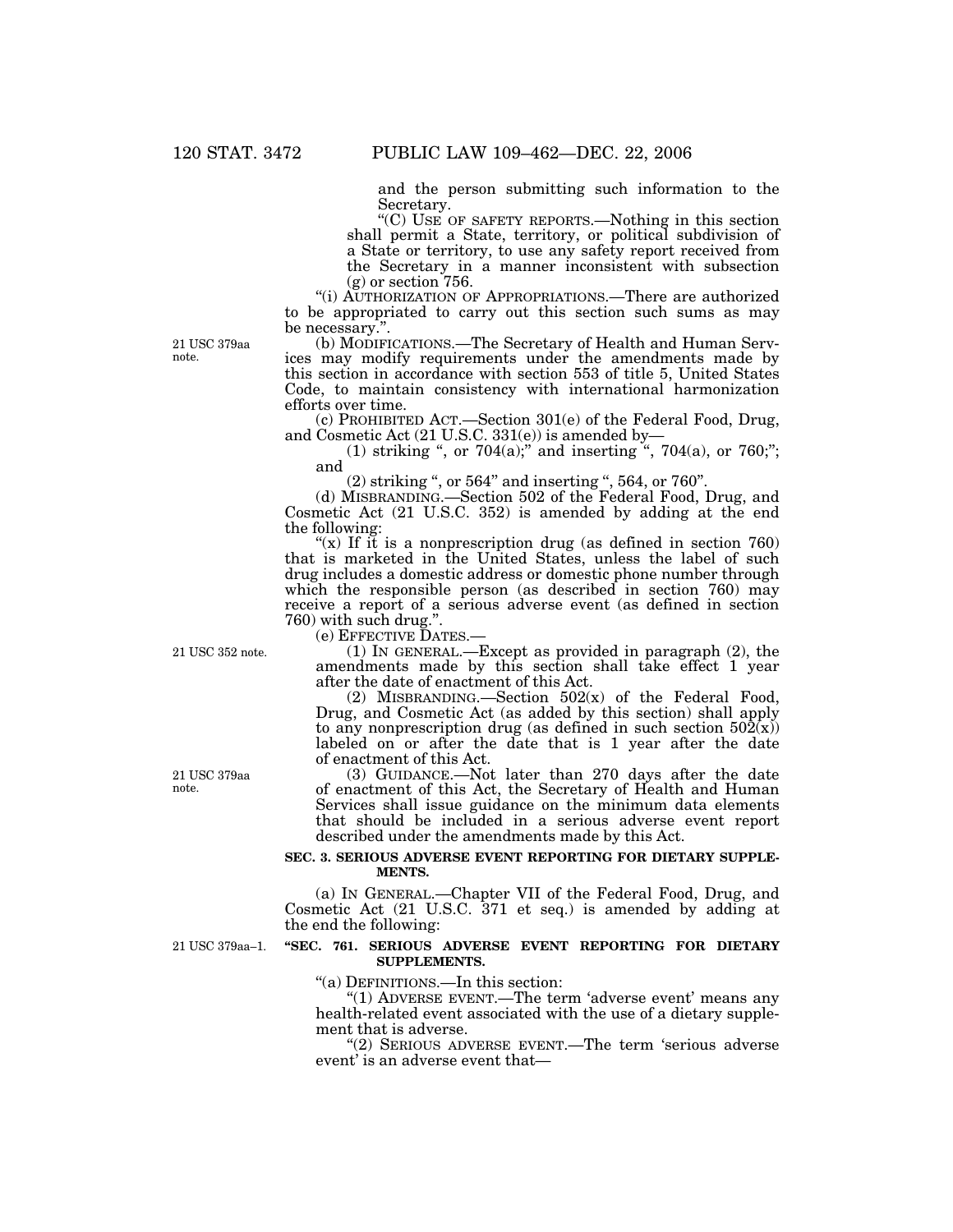$H(A)$  results in—

''(i) death;

"(ii) a life-threatening experience;

''(iii) inpatient hospitalization;

"(iv) a persistent or significant disability or incapacity; or

 $\mathcal{C}(v)$  a congenital anomaly or birth defect; or

''(B) requires, based on reasonable medical judgment, a medical or surgical intervention to prevent an outcome described under subparagraph (A).

''(3) SERIOUS ADVERSE EVENT REPORT.—The term 'serious adverse event report' means a report that is required to be submitted to the Secretary under subsection (b).<br>"(b) REPORTING REQUIREMENT.—

" $(1)$  In GENERAL.—The manufacturer, packer, or distributor of a dietary supplement whose name (pursuant to section  $403(e)(1)$  appears on the label of a dietary supplement marketed in the United States (referred to in this section as the 'responsible person') shall submit to the Secretary any report received of a serious adverse event associated with such dietary supplement when used in the United States, accompanied by a copy of the label on or within the retail packaging of such dietary supplement.

" $(2)$  RETAILER.—A retailer whose name appears on the label described in paragraph  $(1)$  as a distributor may, by agreement, authorize the manufacturer or packer of the dietary supplement to submit the required reports for such dietary supplements to the Secretary so long as the retailer directs to the manufacturer or packer all adverse events associated with such dietary supplement that are reported to the retailer through the address or telephone number described in section  $403(y)$ .

''(c) SUBMISSION OF REPORTS.—

"(1) TIMING OF REPORTS.—The responsible person shall submit to the Secretary a serious adverse event report no later than 15 business days after the report is received through the address or phone number described in section 403(y).

"(2) NEW MEDICAL INFORMATION.—The responsible person shall submit to the Secretary any new medical information, related to a submitted serious adverse event report that is received by the responsible person within 1 year of the initial report, no later than 15 business days after the new information is received by the responsible person.

''(3) CONSOLIDATION OF REPORTS.—The Secretary shall develop systems to ensure that duplicate reports of, and new medical information related to, a serious adverse event shall be consolidated into a single report.

"(4) EXEMPTION.—The Secretary, after providing notice and an opportunity for comment from interested parties, may establish an exemption to the requirements under paragraphs (1) and (2) if the Secretary determines that such exemption would have no adverse effect on public health.

''(d) CONTENTS OF REPORTS.—Each serious adverse event report under this section shall be submitted to the Secretary using the MedWatch form, which may be modified by the Secretary for dietary supplements, and may be accompanied by additional information.

''(e) MAINTENANCE AND INSPECTION OF RECORDS.—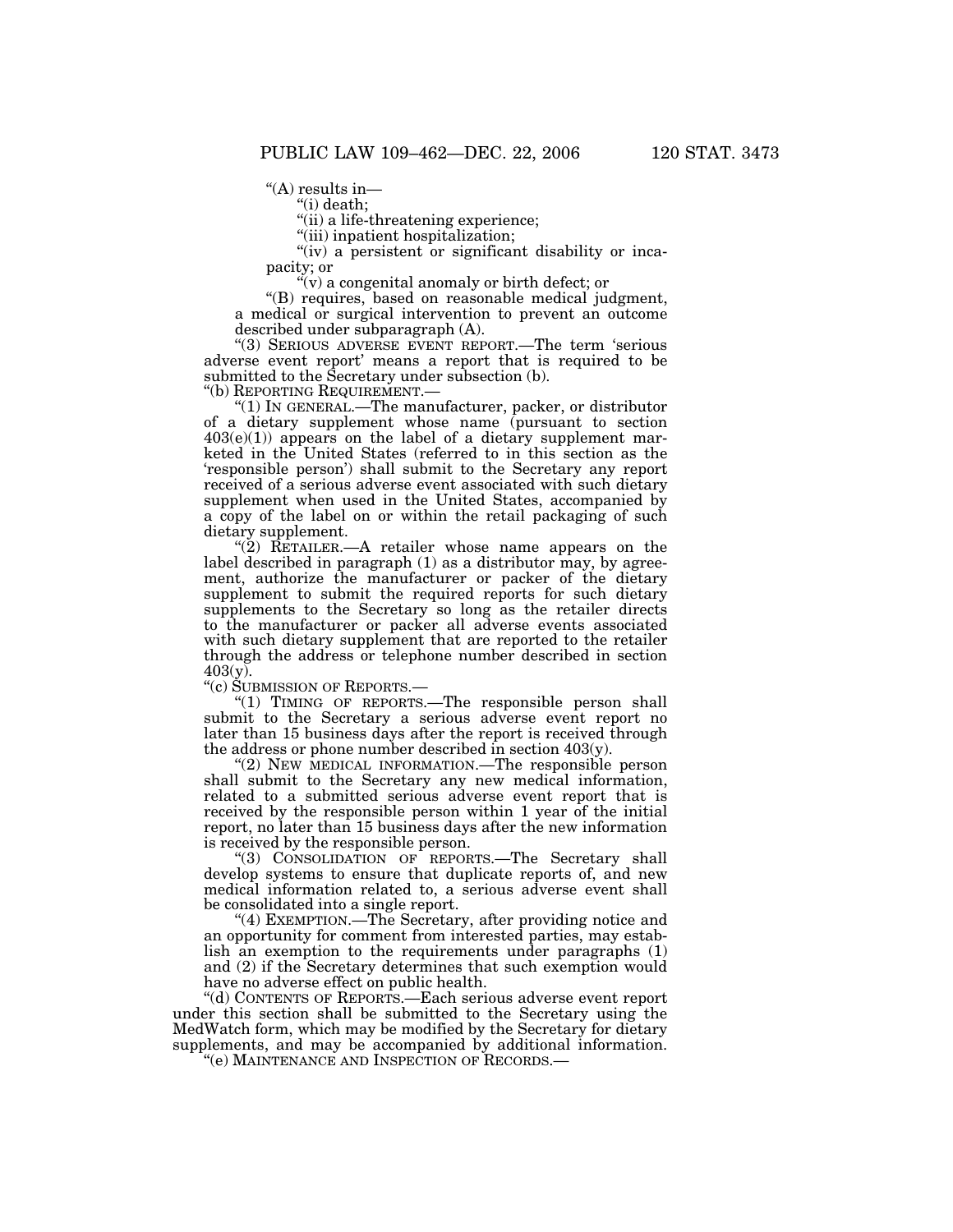''(1) MAINTENANCE.—The responsible person shall maintain records related to each report of an adverse event received by the responsible person for a period of 6 years.<br>"(2) RECORDS INSPECTION.—

"(A) In GENERAL.—The responsible person shall permit an authorized person to have access to records required to be maintained under this section during an inspection pursuant to section 704.

''(B) AUTHORIZED PERSON.—For purposes of this paragraph, the term 'authorized person' means an officer or employee of the Department of Health and Human Services, who has—

''(i) appropriate credentials, as determined by the Secretary; and

''(ii) been duly designated by the Secretary to have access to the records required under this section.

''(f) PROTECTED INFORMATION.—A serious adverse event report submitted to the Secretary under this section, including any new medical information submitted under subsection  $(c)(2)$ , or an adverse event report voluntarily submitted to the Secretary shall be considered to be—

" $(1)$  a safety report under section 756 and may be accompanied by a statement, which shall be a part of any report that is released for public disclosure, that denies that the report or the records constitute an admission that the product involved caused or contributed to the adverse event; and

"(2) a record about an individual under section 552a of title 5, United States Code (commonly referred to as the 'Privacy Act of 1974') and a medical or similar file the disclosure of which would constitute a violation of section 552 of such title 5 (commonly referred to as the 'Freedom of Information Act'), and shall not be publicly disclosed unless all personally identifiable information is redacted.

"(g) RULE OF CONSTRUCTION.—The submission of any adverse event report in compliance with this section shall not be construed as an admission that the dietary supplement involved caused or contributed to the adverse event.

''(h) PREEMPTION.—

 $(1)$  In GENERAL.—No State or local government shall establish or continue in effect any law, regulation, order, or other requirement, related to a mandatory system for adverse event reports for dietary supplements, that is different from, in addition to, or otherwise not identical to, this section.

''(2) EFFECT OF SECTION.—

''(A) IN GENERAL.—Nothing in this section shall affect the authority of the Secretary to provide adverse event reports and information to any health, food, or drug officer or employee of any State, territory, or political subdivision of a State or territory, under a memorandum of understanding between the Secretary and such State, territory, or political subdivision.

''(B) PERSONALLY-IDENTIFIABLE INFORMATION.—Notwithstanding any other provision of law, personally-identifiable information in adverse event reports provided by the Secretary to any health, food, or drug officer or employee of any State, territory, or political subdivision of a State or territory, shall not—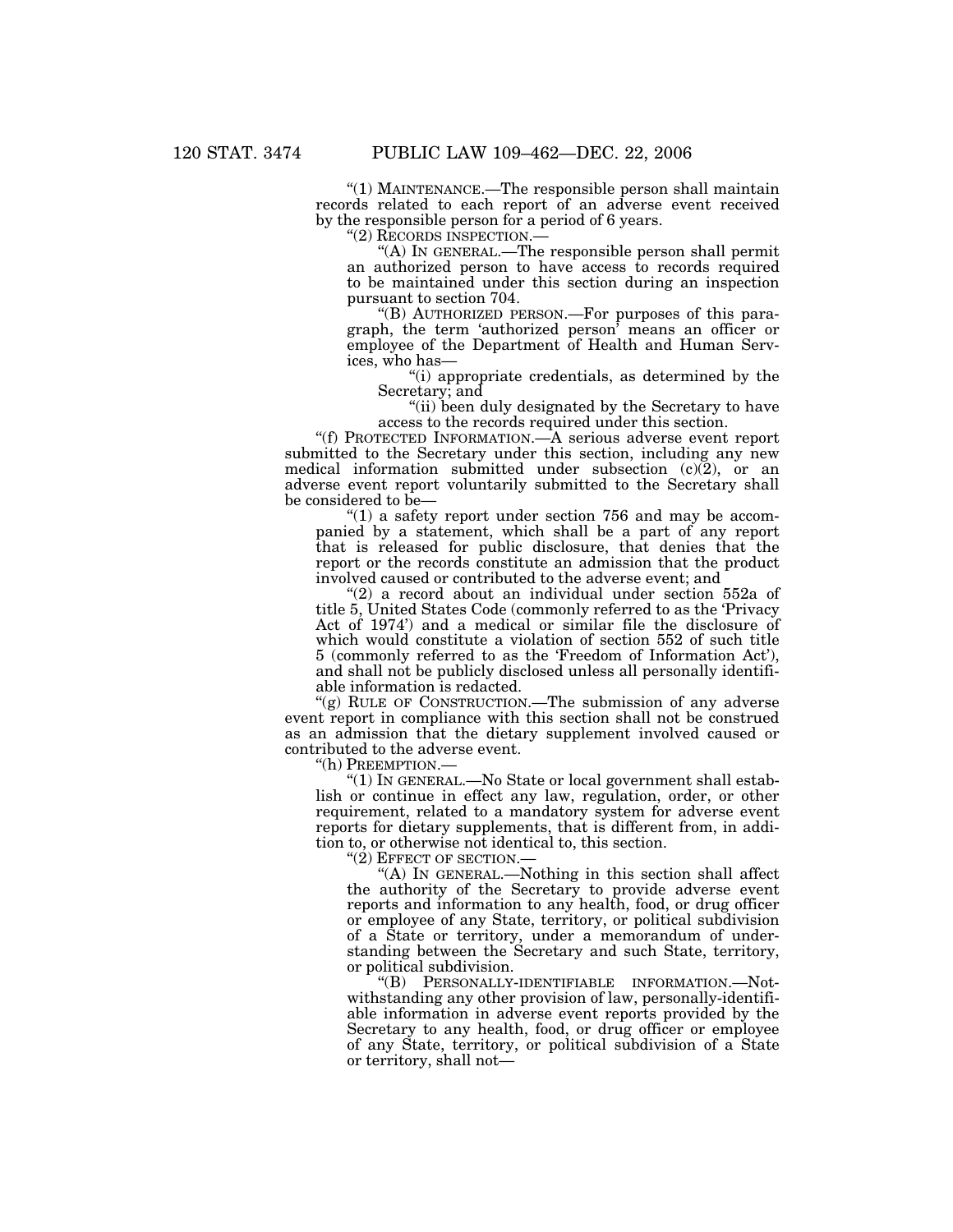''(i) be made publicly available pursuant to any State or other law requiring disclosure of information or records; or

''(ii) otherwise be disclosed or distributed to any party without the written consent of the Secretary and the person submitting such information to the Secretary.

''(C) USE OF SAFETY REPORTS.—Nothing in this section shall permit a State, territory, or political subdivision of a State or territory, to use any safety report received from the Secretary in a manner inconsistent with subsection (g) or section 756.

''(i) AUTHORIZATION OF APPROPRIATIONS.—There are authorized to be appropriated to carry out this section such sums as may be necessary.''.

(b) PROHIBITED ACT.—Section 301(e) of the Federal Food, Drug, and Cosmetic Act (21 U.S.C. 331(e)) is amended by—

(1) striking '', or 760;'' and inserting '', 760, or 761;''; and  $(2)$  striking ", or 760" and inserting ", 760, or 761".

(c) MISBRANDING.—Section 403 of the Federal Food, Drug, and Cosmetic Act (21 U.S.C. 343) is amended by adding at the end the following:

''(y) If it is a dietary supplement that is marketed in the United States, unless the label of such dietary supplement includes a domestic address or domestic phone number through which the responsible person (as described in section 761) may receive a report of a serious adverse event with such dietary supplement.''.

(1) IN GENERAL.—Except as provided in paragraph  $(2)$ , the amendments made by this section shall take effect 1 year after the date of enactment of this Act.

(2) MISBRANDING.—Section 403(y) of the Federal Food, Drug, and Cosmetic Act (as added by this section) shall apply to any dietary supplement labeled on or after the date that is 1 year after the date of enactment of this Act.

(3) GUIDANCE.—Not later than 270 days after the date of enactment of this Act, the Secretary of Health and Human Services shall issue guidance on the minimum data elements that should be included in a serious adverse event report as described under the amendments made by this Act. 21 USC 379aa

## **SEC. 4. PROHIBITION OF FALSIFICATION OF REPORTS.**

(a) IN GENERAL.—Section 301 of the Federal Food, Drug, and Cosmetic Act (21 U.S.C. 331) is amended by adding at the end the following:

"(ii) The falsification of a report of a serious adverse event submitted to a responsible person (as defined under section 760 or 761) or the falsification of a serious adverse event report (as defined under section 760 or 761) submitted to the Secretary.''.

(b) EFFECTIVE DATE.—The amendment made by this section 21 USC 331 note. shall take effect 1 year after the date of enactment of this Act.

## **SEC. 5. IMPORTATION OF CERTAIN NONPRESCRIPTION DRUGS AND DIETARY SUPPLEMENTS.**

(a) IN GENERAL.—Section 801 of the Federal Food, Drug, and Cosmetic Act (21 U.S.C. 381) is amended—

(1) in subsection (a), by inserting after the third sentence the following: ''If such article is subject to a requirement under

note.

21 USC 343 note.